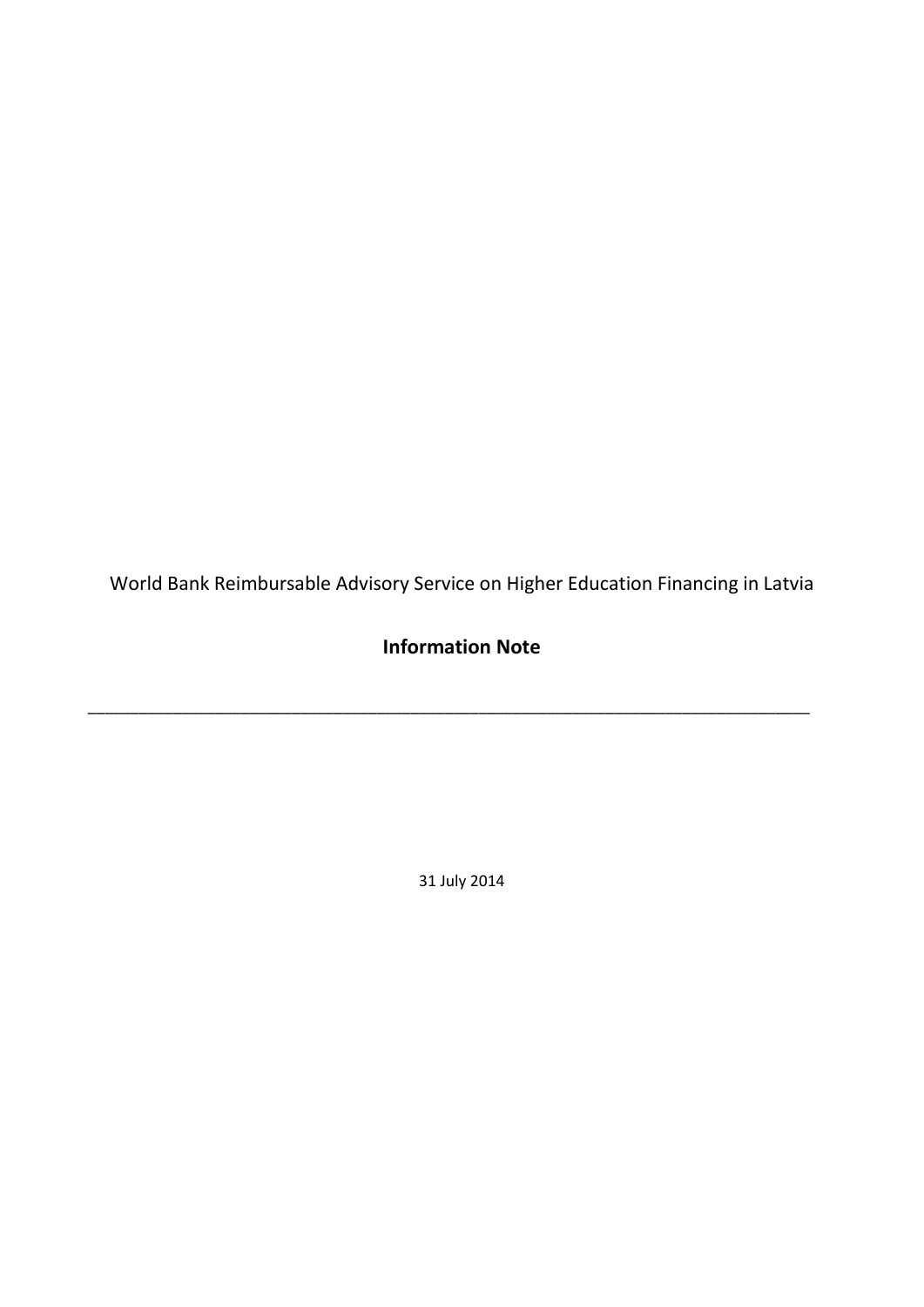# I. Objectives of Information Note

This 'Information Note' is a precursor to the World Bank's final deliverable for its Reimbursable Advisory Services on Higher Education Financing in Latvia<sup>1</sup>. The primary objective of this note is to provide an outline of options for a future funding model as a way to stimulate feedback from the MoES and other higher education stakeholders. The Bank's team can then incorporate the feedback to refine its ultimate recommendations. It is important to emphasize that the funding model options outlined in this report are still subject to feedback from key stakeholders, so they may not necessarily align with those in the Bank's final report, which is expected to be delivered in September.

The proposed options included in this note result from (a) the strengths and weaknesses previously identified for Latvia's current approach to funding higher education<sup>2</sup>; (b) the World Bank team's international experience assessing or supporting the reform of systems of higher education financing; and (c) feedback from stakeholders (e.g., MoES, rectors, academic staff, students, etc.) in Latvian higher education.

This note is organized into five sections, including this first section on the document's objectives. Section II provides a reminder of the normative criteria used to define a "good" higher education funding model, since they are now central to the new model's design. Section III outlines some of the core challenges of Latvia's current funding model and translates them into requirements for the new model. A description of the different components or options for the new funding model are then detailed in Section IV, and the final section, Section V, describes how different levels of funding for higher education may impact Latvia's transition to a new funding model.

#### II. Requirements for a New Model

In prior phases of this engagement, the Bank's team identified and confirmed criteria for good funding models - mainly derived from European trends and international practice - with representatives of the MoES and representative stakeholders of Latvia's higher education system. Whereas these criteria were applied to Latvia's current higher education funding model to determine its strengths and weaknesses in the Bank's first report, they now become requirements or expectations of the proposed model. Table 1 summarizes the intentions of each criterion.

<sup>1</sup>  $1$  The Ministry of Education and Science engaged the World Bank, a long-standing external partner, to recommend a reformed financing model that takes into account jointly developed criteria and feedback from the MoES, good international practice, and stakeholder consultations. The engagement began in December 2013 and is tentatively scheduled to conclude in September 2014. To accomplish its objectives, the project has been planned for three stages, each with corresponding deliverables. The first stage in the project's methodology was an assessment of Latvia's current approach to financing higher education, and the outcomes of this phase are detailed in a report dated 18 March, 2014. The second stage of the project focused on how well the current financing approach aligns with the policy objectives specified by MoES and resulted in the Bank's report dated 18 April 2014. In the final stage, the focus is on proposing reforms for Latvia's higher education financing system, specifically those that can be accomplished in the medium term, i.e., the next three-to-five years.

<sup>&</sup>lt;sup>2</sup> For more information, see both "Higher Education Financing in Latvia: Analysis of Strengths and Weaknesses" dated 18 March 2014 and "Assessment of Current Funding Model's 'Strategic Fit' with Higher Education Policy Objectives" dated 18 April 2014.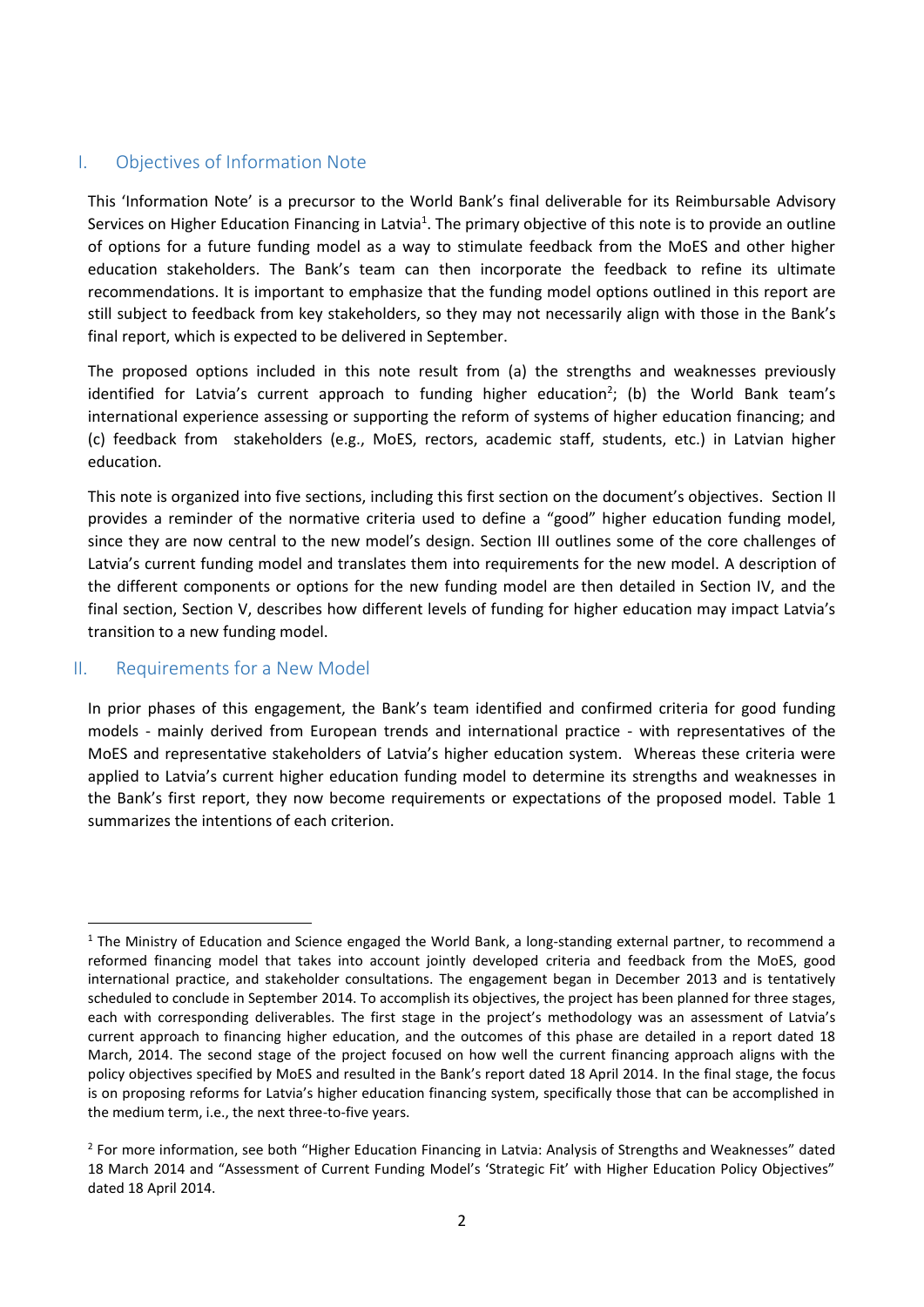#### **Table 1: Overview of assessment criteria<sup>3</sup>**

| <b>Strategic Orientation</b> | Promote national strategies                                     |
|------------------------------|-----------------------------------------------------------------|
|                              | Promote institutional profiles                                  |
|                              | Create performance rewards and sanctions                        |
|                              | Create a competitive environment                                |
| <b>Incentive Orientation</b> | Provide clear, non-fragmented incentives                        |
|                              | Avoid undesired effects                                         |
|                              | Balance ex post and ex ante performance orientation*            |
| <b>Sustainability</b>        | Stability*                                                      |
|                              | Guarantee continuity in funding mechanisms                      |
|                              | Allow long-term planning*                                       |
|                              | Take into account cost differences                              |
|                              | Promote risk-spreading and management*                          |
| <b>Legitimization</b>        | Provide unambiguous and balanced funding structures             |
|                              | Make funding transparent                                        |
|                              | Support the perception of fairness                              |
|                              | Allocate lump sums*                                             |
|                              | Guarantee academic freedom                                      |
| <b>Autonomy and freedom</b>  | Implement an adequate level of regulation                       |
|                              | Guarantee autonomy of internal resource allocation*             |
|                              | Promote accessibility of diverse income sources*                |
| <b>Practical feasibility</b> | Use available data                                              |
|                              | Ensure administrative efficiency                                |
|                              | Respect methodological standards                                |
|                              | Ensure coherence with funding levels and steering<br>approaches |

*\** Only relevant for institutional funding, not for student funding.

#### III. Addressing the Main Challenges of Latvia's Current Financing Model

This section summarizes the primary challenges associated with Latvia's current approach to financing higher education and research according to 1) the aforementioned categories of criteria and 2) an assessment of how the current funding model fits or aligns with Latvia's policy objectives for higher

 3 "Higher Education Financing in Latvia: Analysis of Strengths and Weaknesses" dated 18 March, 2014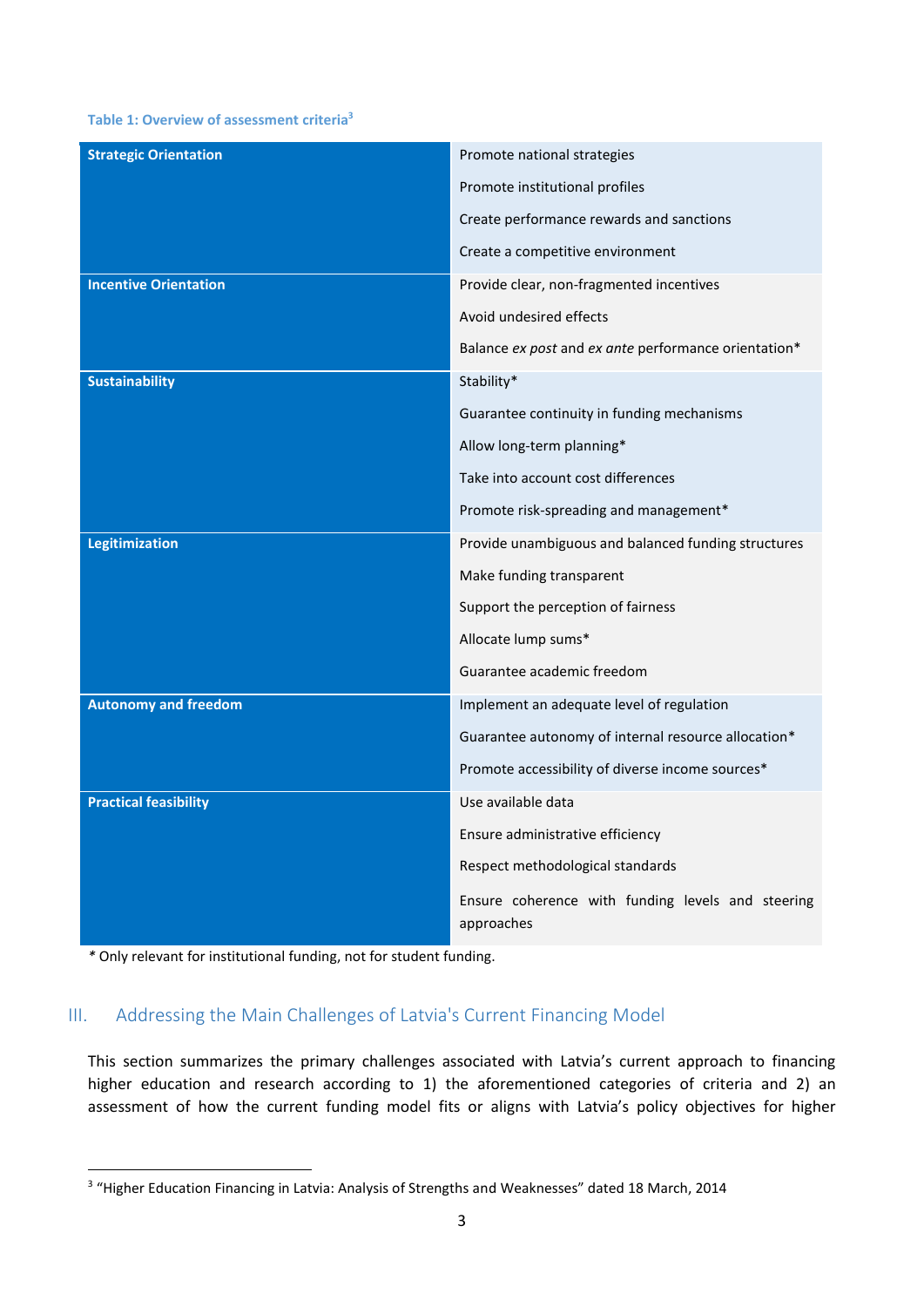education<sup>4</sup>. These challenges are then reinterpreted as requirements for the new model. Consistent with the organizing structure of the Bank's prior reports, the observations are organized by the four elements of a funding model for higher education:

- State funding for teaching and research (allocation of state budget via study places and public research funding)
- Diversification of financial sources for higher education institutions (EU funds, tuition fees, market revenues, external research income, etc.)
- Financial autonomy of higher education institutions (lump-sum versus line-item allocations, freedom to spend money flexibly and build financial reserves, financial regulations, discretion to set salaries, etc.)
- Student funding and support (the individual financial situation of the student, loans, scholarships, etc.)

| Category             | <b>Main Challenge</b>                       | Requirement for                                   |
|----------------------|---------------------------------------------|---------------------------------------------------|
|                      | for Current Model                           | <b>New Model</b>                                  |
| <b>State funding</b> | Latvian higher education is underfunded,    | To create a "package deal" by modernizing         |
| (teaching and        | especially in terms of public funding, in   | the financial model and strengthening its         |
| research)            | comparison to most other European           | link with policy objectives, which should         |
|                      | countries and to its own governmental       | make for a strong case to increase the level      |
|                      | objectives. It is likely that structural    | of public funding. New model needs to             |
|                      | underfunding leads to restrictions<br>in    | create added value in terms of stimulating        |
|                      | performance and quality problems in all     | working<br>towards<br>more<br>strategic           |
|                      | respects (teaching, research and service),  | orientation and national objectives in order      |
|                      | as well as to problems with international   | to justify the possible increase of public        |
|                      | competitiveness of the sector.              | funds.                                            |
|                      | Study place model and state research        | To introduce teaching and research related        |
|                      | funding model are not creating meaningful   | performance-based funding elements in             |
|                      | and appropriate performance incentives      | order to create financial incentives for          |
|                      | for HEIs. The model does not offer          | higher education institutions to produce          |
|                      | significant incentives for improvement of   | desired outputs and outcomes.                     |
|                      | teaching<br>and<br>research<br>quality,     |                                                   |
|                      | employability of graduates,<br>research     |                                                   |
|                      | productivity and internationalization.      |                                                   |
|                      | Study place model and research funding      | To offer clear and transparent incentives         |
|                      | streams (including EU Structural Funds) can | diversifying<br>institutional<br>for<br>profiles, |
|                      | be administratively burdensome and do       | consolidation<br>activities,<br>incentives to     |
|                      | not always contain clear and transparent    | collaboration<br>HEIs,<br>promote<br>between      |
|                      | incentives for diversifying institutional   | research<br>organizations<br>and<br>external      |
|                      | profiles, consolidation activities between  | partners.                                         |
|                      | HEIs, collaboration<br>between<br>research  |                                                   |
|                      | organizations or with external partners     | To create a model which as much as                |
|                      | (specifically industry).                    | possible minimizing administrative burden.        |
|                      | Funding model lacks alignment of basic      | To lead to a closer alignment of teaching         |
|                      | funding of teaching and research. Divided   | research<br>in<br>overall<br>and<br>streams       |
|                      | funding streams for teaching and research   | architecture of state funding.                    |
|                      | impede an alignment of the HEIs core        |                                                   |

<sup>4</sup> For more information, refer to "Assessment of Current Funding Model's 'Strategic Fit' with Higher Education Policy Objectives" dated 18 April 2014.

1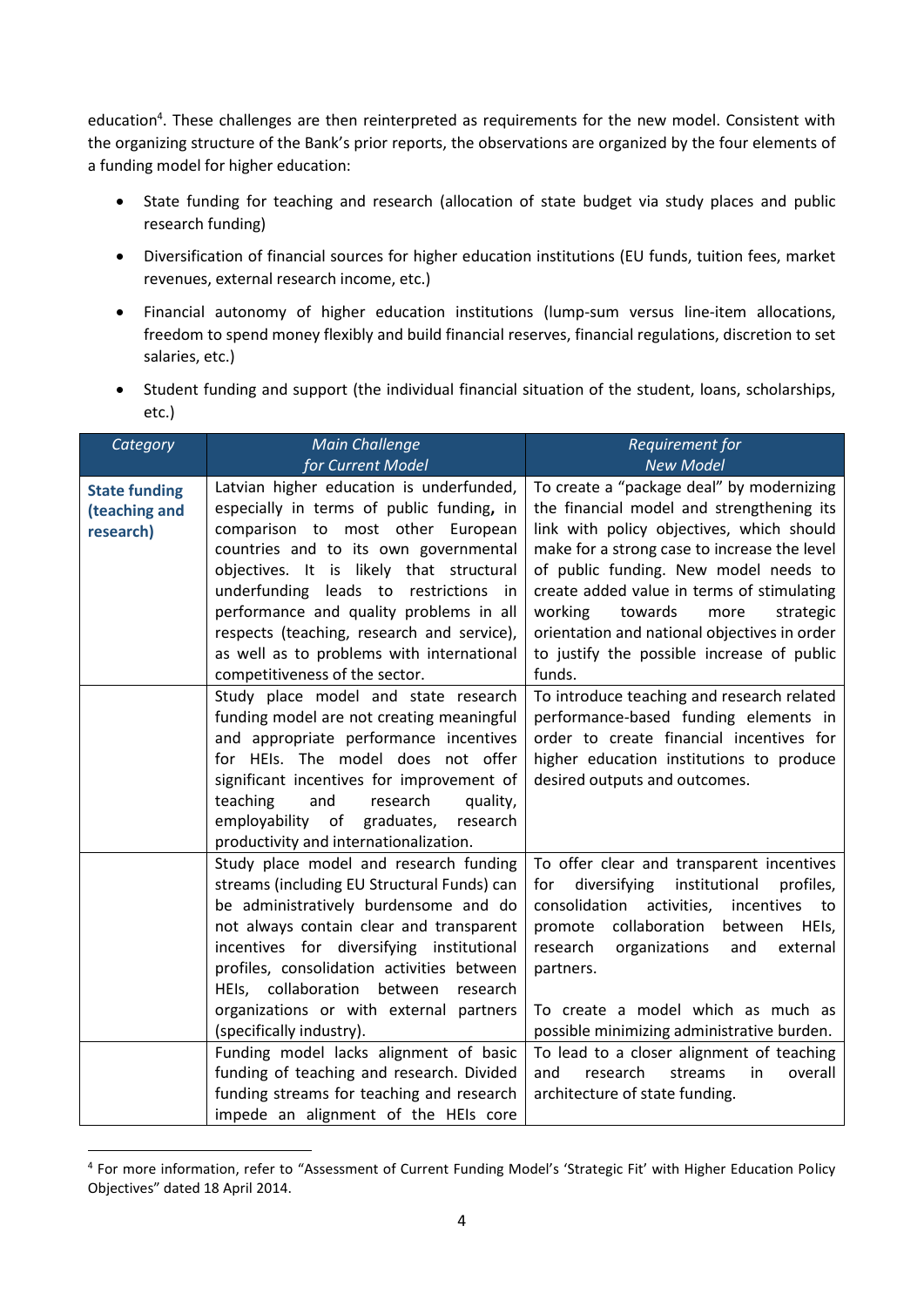|                        | missions of teaching and research.             |                                                |
|------------------------|------------------------------------------------|------------------------------------------------|
|                        | State funding model is rather "one-            | To make a transition towards "3-pillar         |
|                        | dimensional" and static as a whole, as it      | model" consisting of pillars of (1) basic      |
|                        | offers HEIs only limited incentives for        | funding, (2) performance-oriented funding,     |
|                        | national<br>higher<br>education<br>promoting   | innovation-/profile-oriented<br>(3)<br>and     |
|                        | strategies and strengthening institutional     | funding for achieving greater balance          |
|                        | profiles. More specifically, it is lacking two | performance-<br>between<br>stability,          |
|                        | important pillars of funding,<br>namely        | orientation, ex-post and ex-ante incentives.   |
|                        | funding<br>performance-oriented<br>and         |                                                |
|                        | innovation-/profile-oriented funding.          |                                                |
| <b>Diversification</b> | reliance<br>tuition<br>High<br>on<br>revenues  | To support further and more balanced           |
| of financial           | (education) and EU Structural Funds            | resource diversification (both public and      |
| resources              | (research) likely to harm the long-term        | private resources) to reduce too high and      |
|                        | financial viability of HEIs. At the same time, | harmful<br>potentially<br>HEI<br>resource      |
|                        | income from private sources like industry      | dependencies. Provides long-term funding       |
|                        | or community services appears to be            | for long-term activities.                      |
|                        | relatively underdeveloped.                     |                                                |
| <b>Financial</b>       | Latvian HEIs enjoy significant financial       | To enable state and institutional decision-    |
| autonomy of            | autonomy and, as such, can flexibly,           | makers to make full use of the potentials of   |
| <b>HEIs</b>            | efficiently<br>and effectively spend their     | autonomy.<br>Supporting<br>greater             |
|                        | and<br>act<br>competitive<br>resources<br>as   | accountability<br>emphasizing<br>by            |
|                        | organizations. HEIs do not always use the      | performance measurement with regard to         |
|                        | autonomy they have. This great level of        | the volume and quality of teaching and         |
|                        | autonomy is not always accompanied with        | research. However, increased use of            |
|                        | a high level of accountability towards         | accountability measures should not affect      |
|                        | external stakeholders (both public and         | negatively the level and scope of HEI's        |
|                        | private).                                      | financial autonomy.                            |
| <b>Student</b>         | Dual track system (i.e. state supported        | To ensure accessibility and participation by   |
| financing              | study places and tuition fee funded study      | introducing more need-based elements in        |
|                        | places) with merit-based selection of          | student funding system (state supported        |
|                        | students for state-funded study places is      | study places, scholarships, loans, and other   |
|                        | likely to subsidize full-time students from    | as<br>whole.<br>subsidies)<br>Centralized<br>a |
|                        | better-off socioeconomic<br>backgrounds.       | coordination of allocation<br>of student       |
|                        | Current student support system is highly       | support needs to be increased.                 |
|                        | decentralized, and its strong merit-based      |                                                |
|                        | emphasis (incl. the requirement to find a      |                                                |
|                        | loan guarantor) is likely to have negative     |                                                |
|                        | impact on access and participation in          |                                                |
|                        | higher education especially in the case of     |                                                |
|                        | students from disadvantaged backgrounds,       |                                                |
|                        | and to some extent, part-time students.        |                                                |

The final report will explicitly evaluate the recommended model against the criteria in section II and the requirements of section III.

# IV. Options for a New Funding Model for Latvian HEIs

This section provides an overview of the desirable elements and suggested features of a new funding model for Latvian higher education.

**Importantly, a new funding model could help to overcome the political blockades caused by the public versus private good debate and the current underfunding of higher education in Latvia.** Higher education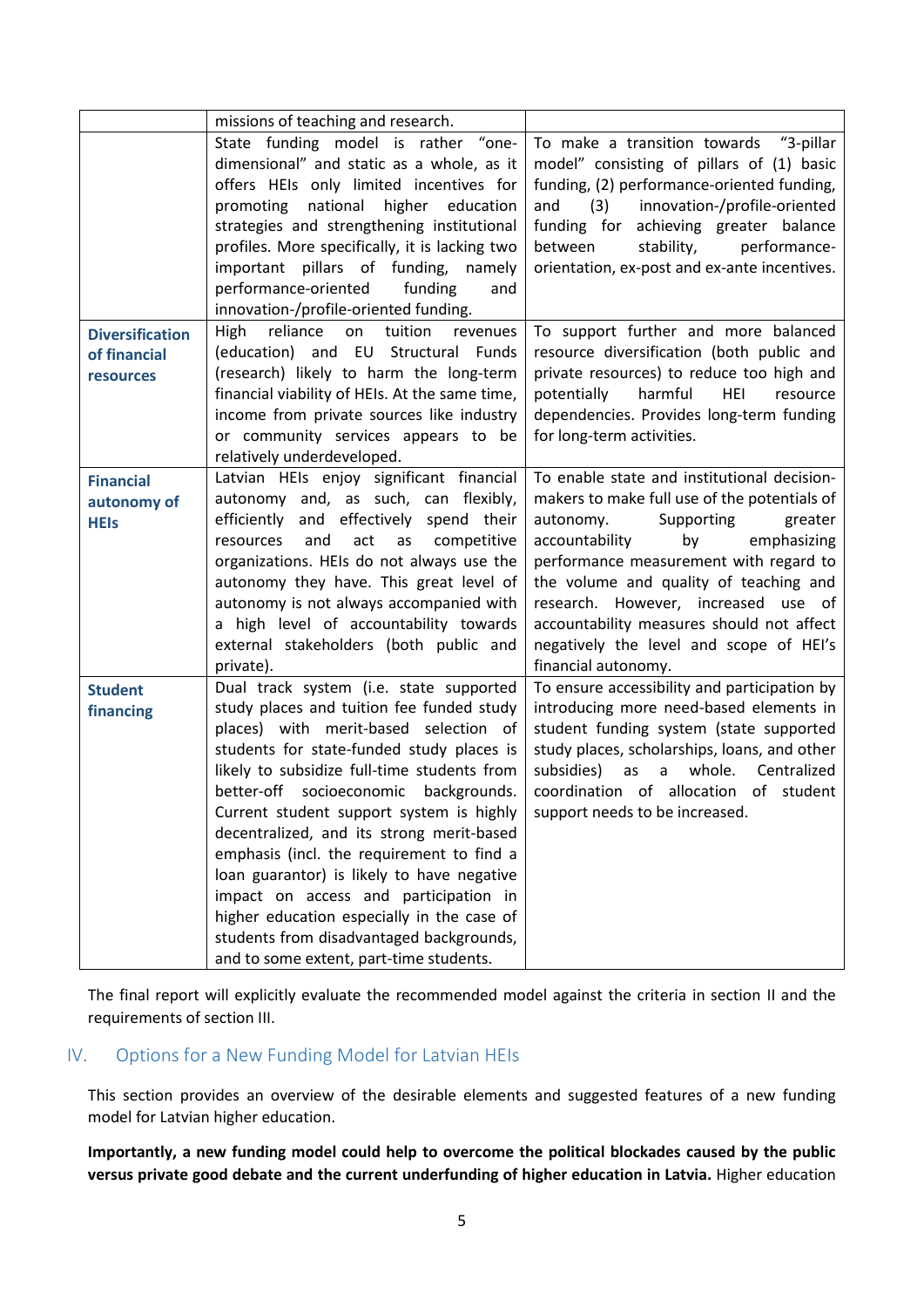is a mixed good, so it needs mixed funding. It is, however, clear that the current level of funding, especially public funding for higher education in Latvia, is not sufficient. It is not clear how fast this situation could be changed (see the subsequent section that addresses different funding level scenarios), but it is evident that proposals for a new funding system must acknowledge that the current system is substantially underfunded. The potential to improve the system and to realize the potential benefits of a new model are directly related to funding levels. Considerations of higher education funding levels in Latvia should not be mixed up with the funding levels of the education system as a whole.

**On the other hand, funding increases should not be realized without changing the system.** It is difficult to argue for a larger investment in a suboptimal structure; on the contrary, the potential for additional funds is greater if it is clear how those funds will add value to the system and advance policy objectives. If the features of a new model described herein are realized, then this will lead to such an added value.

**An important feature of the recommended funding model for Latvia is "balance".** To be balanced is an important orientation for the reform in several respects:

- A balance between stability and incentives;
- A balance between input- und output-orientation;
- A balance between ex ante funding of innovations and ex post rewards of performance;
- A balance between the promotion of national objectives and institutional profiles;
- A balance between teaching and research as criteria of funding (plus an alignment of both in the funding model);
- A balance between basic across-the-board funding of research and focused, prioritized funding of research excellence;
- A balance between public and private sources of funding;
- A balance between needs and merit based student funding;
- A balance between accountability and autonomy.

Such a balanced approach does not exist at the moment but would result from the following features of a new model.

**Some of the recommendations are closely related, others do not depend on each other**. In the following paragraphs quite a number of recommendations will be given. The relationship between the issues is not always the same: sometimes they only make sense if they are combined, in other cases it would even be worthwhile to realize one element without the other. Nevertheless, together they form a coherent model. Important aspects are:

- The implementation of a new state funding model could be done without reforming the student funding system at the same time (and the other way round).
- Within the state funding model in the end a combination of all pillars is desirable,but new pillars could be implemented in a phased approach or one after the other.
- A general tuition fee model (and even the existing tuition fee model) definitely has to be linked to the proposed reforms for need-based student support and student loans.

**The state funding model would benefit from a three-pillar model**. In such a model, stable funding is combined with a performance-oriented component, using a formula with performance indicators, and an innovation-oriented component allocated by target agreements. The performance part rewards and sanctions past performance (ex post funding), whereas the innovation-oriented component provides financial support for the attainment of future objectives determined by a negotiation between university and ministry (taking into account state goals and institutional profiles). This also means that performance measurement and target agreements are no longer bound to the study place model but constitute separate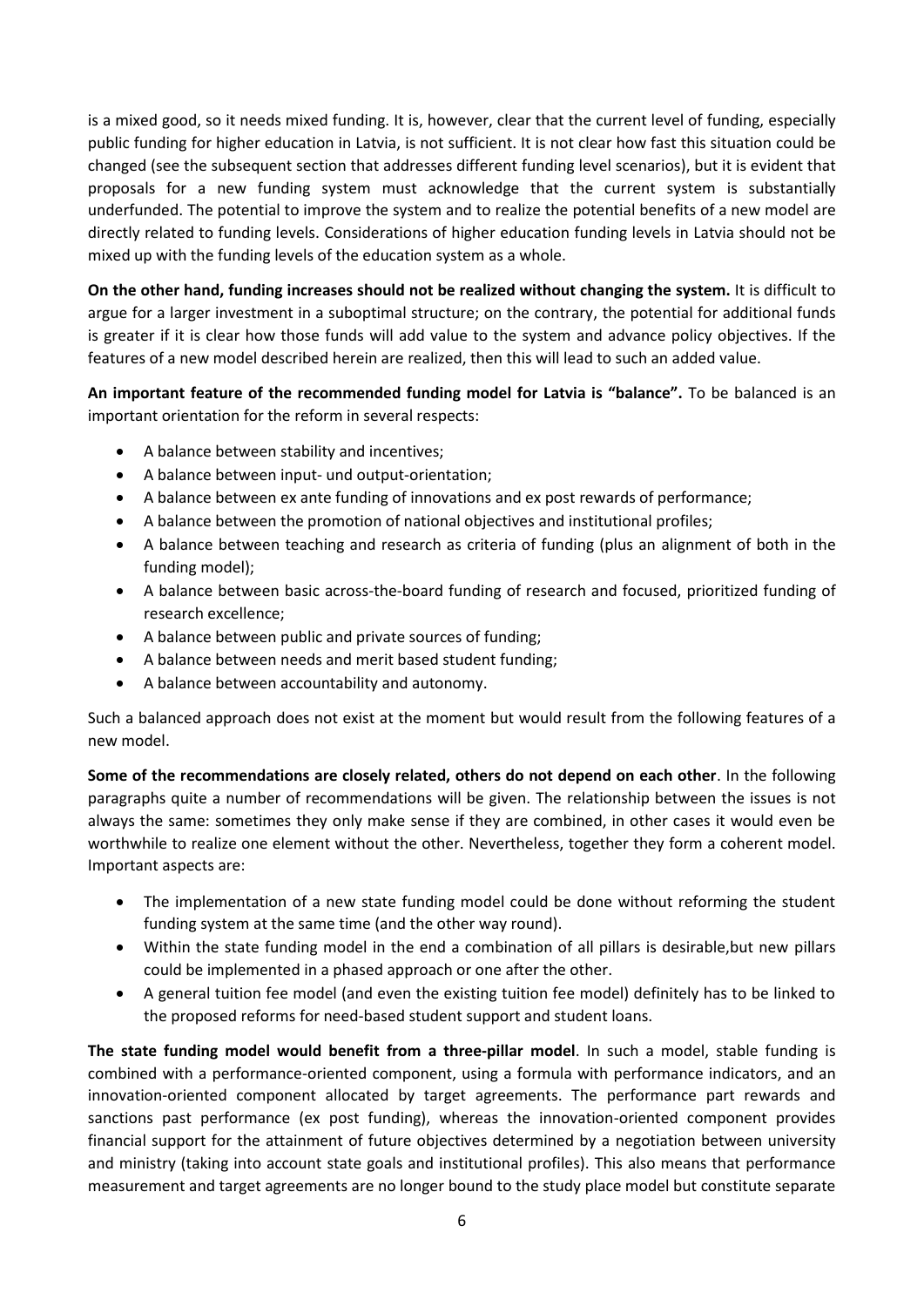elements of the state funding model. Because teaching and research are partially separate but also interrelated activities, the funding mechanisms should reflect this with both separate and aligned approaches. There is, however, one multi-component public funding model which aligns teaching and research oriented allocation criteria.

The basic features of the three-pillar model for Latvia are described below; figure 1 provides an overview.



**The first pillar would still mainly consist of the study place model.** The study place model with its inputoriented planning approach remains an important element of the state funding system, since it continues to create a stable funding base. In the new model, however, the study place allocation is not intended to cover the true cost of the educational experience. Unlike the current model, the institutions would be intentionally expected to cover the cost of teaching and research from all sources of the 3-pillar-model, whereas the study place model is limited to the component of basic funding. In addition, it is difficult to set an integral funding level that does justice to the potential influences of differences in costs between disciplines, types of institutions, locations and historical differences in contexts.

The ministry would still conduct periodic studies on the costs of delivering discipline-specific educational programs, but the intent is to understand the relationship among different areas of study as opposed to the precise cost. The relative cost relationship across different programs is then employed in the funding model as 3-5 different funding or tariff bands (e.g., social sciences, science & engineering, medical programs, arts – which would mean a simplification of the current cost coefficients). If it is determined that programs in science and engineering, for example, cost approximately 1.5 times more than those in the social sciences, then the amount allocated for a study place in science and engineering would be 1.5 times the amount for a study place in the social sciences.

Keeping in place the study place model is predominantly meant to guarantee some base level funding. It is not the objective of the study place model to provide an exact representation of the precise costs per student or a proportion of that. The study place model, however, provides stability within the overall system. The relationship to the politically decided number of study places indicates the socially desired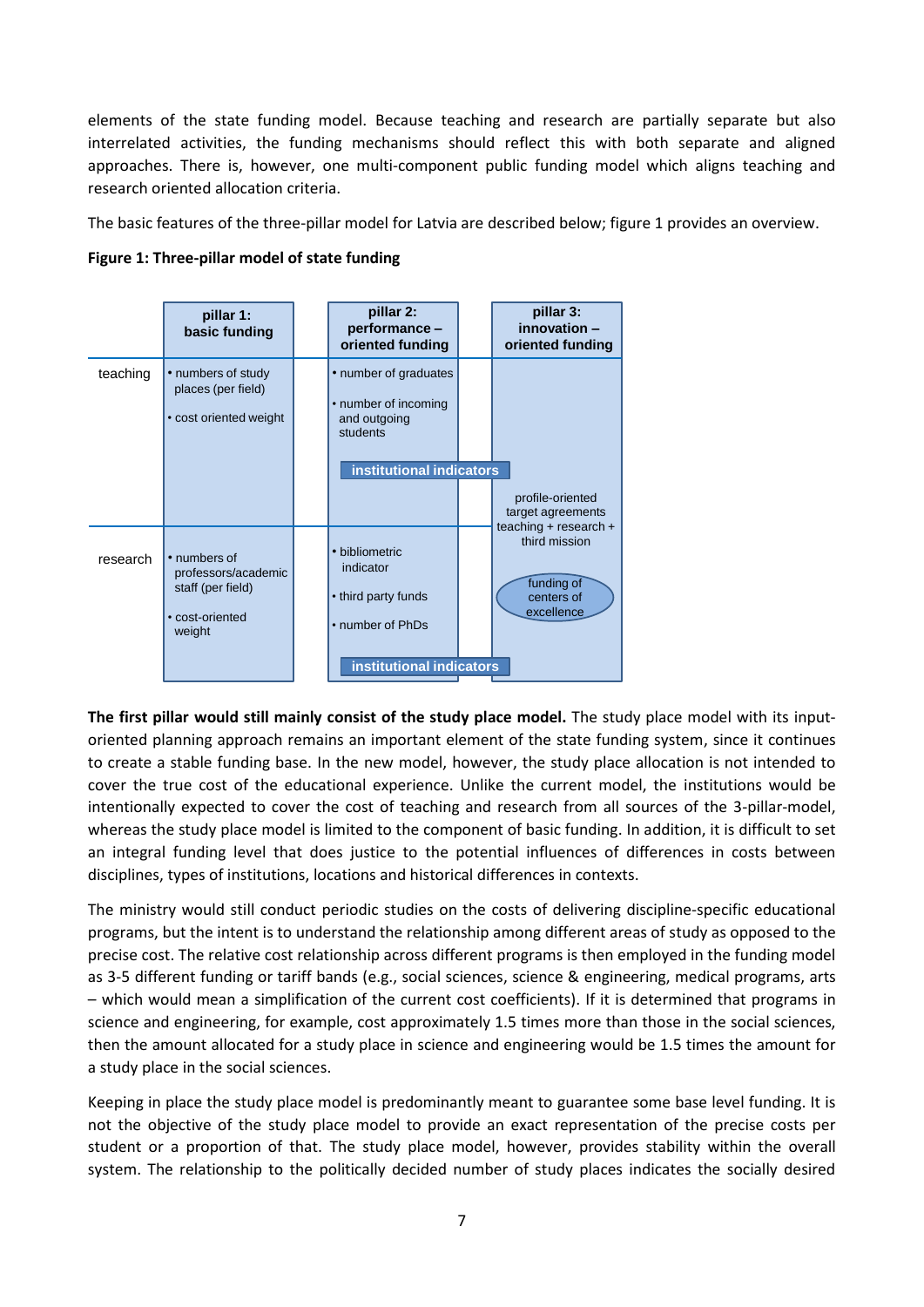balance between disciplines. This is the function of the first pillar. This tranche of funding should be topped up with the other funding elements, such as the performance based second pillar and profile- and targetoriented third pillar funding. Thus, keeping the first pillar funding as a basic financial foundation of the system allows for space in the public budget in order to also allocate performance and profile oriented funding at levels that will create real incentives within the system.

**The study place model must become less complex and more transparent, flexible, and strategic**. The process to determine the numbers of study places should be optimized. A revised study place system would work in the following way:

- The ministry plans the overall numbers for study places in different disciplines. The immediate emphasis is on the upcoming year, but a multi-year outlook is provided as guidance to institutions, students, and stakeholders. This plan is informed by stakeholder consultations (especially regarding employer needs), labor-market forecasts, and data on the development of real demand. The overall target numbers for fields for the Latvian system would be published. This results in an incremental change from the plan's starting point, which would be the current number of study places per field and institution. From this starting point certain overall increases and decreases per field are planned, and a certain percentage of the study places could be used for innovative programs suggested by the institutions. Reallocations of study places between universities are possible (putting an end to the practice of generating funds for new study places only from existing ones in the same institution).
- The ministry makes an offer to each university, as part of the annual communications around the target/performance agreement, mentioning the planned increases and decreases per field and inviting the institution to offer places in new programs. The university develops a proposal, and the ministry makes a final decision based on the available budget and quality of the proposal. For added transparency, the Higher Education Council or an independent panel (MoES representatives, institutional representatives, employers with international experts) may serve an advisory role in allocating new study places. Through these proposals, the universities compete with their best arguments for additional places or to establish new innovative programs. The private universities could take part in this competition regarding the pool of innovation-related study places, so they have an equal chance to gain study places with curriculum innovations (but private institutions won't become full part of the system, as they are not subject to the overall study place planning and funding but could only get funding for innovative programs). Each university could decide if they want to offer full-time or part-time study places; a part-time place would be apportioned based on the student's progress towards degree (e.g., rewarded with 50% assuming that half-time studies are a feasible model). There is no in-period micro management of study places by the ministry.
- The amount allocated per study place in each discipline or field (e.g., social science, medicine, etc.) would be based on the costing relationship among the study fields (i.e., cost coefficients described earlier) and on the available budget for study places (basic funding). Their relationship is analyzed and, if necessary, updated based on studies of the current cost structures in HEIs.
- As long as the real number of students per field and per year does not fall below or exceed a certain amount of the study places planned (e.g., +/- 5%), there is no reaction by the state. If these thresholds are reached, this will have an impact on the ministry's offer for the next period (by a negotiated adaptation of study places to demand).
- Periodically, the ministry could conduct a review of the study places in a specific field (e.g., around every 3-5 years but probably also only if needed). So the incremental approach per field would be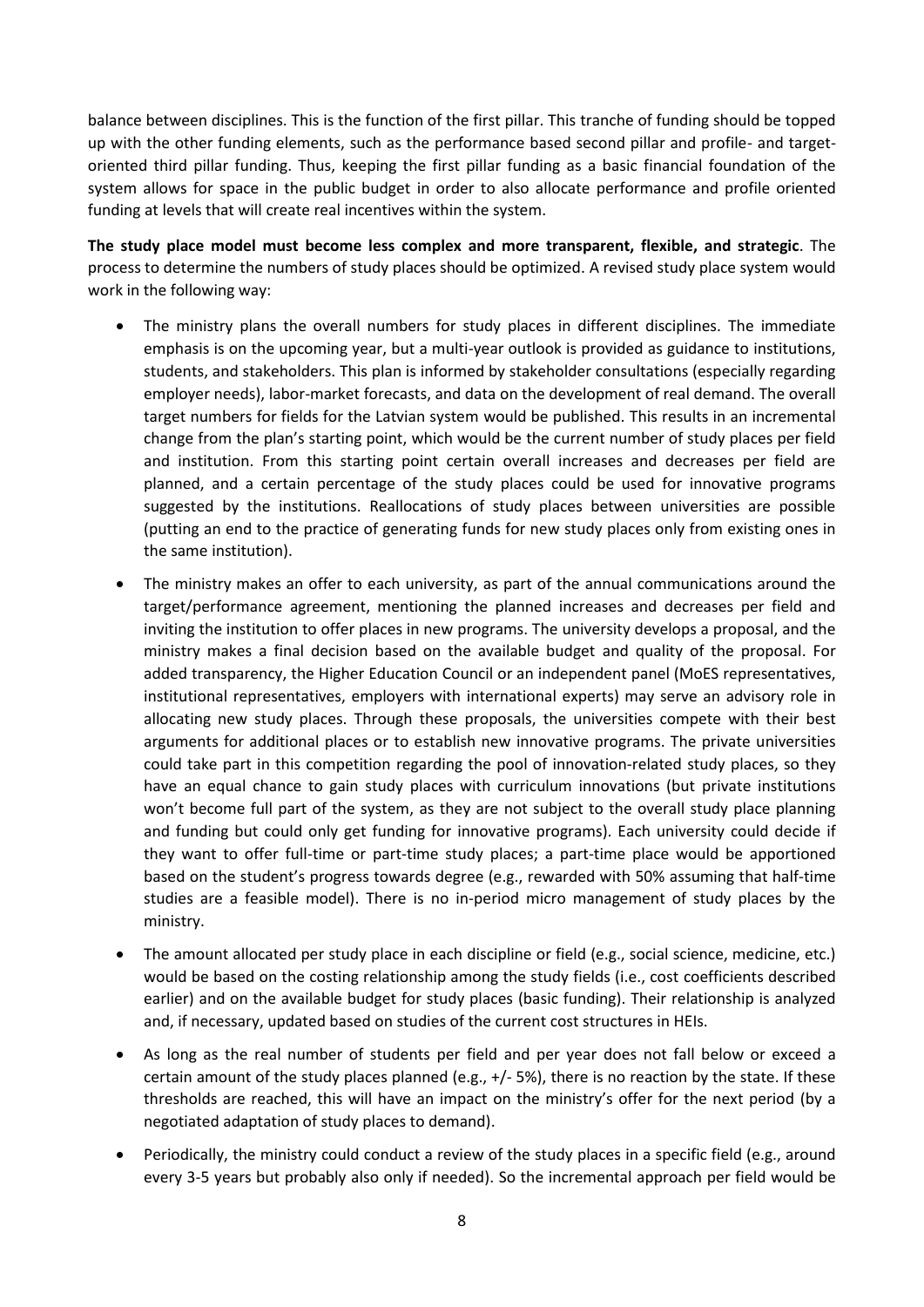questioned from time to time and the review could lead to broader reallocations. The review could use criteria such as proposed cost of programs, qualifications of academic staff, employment rates upon graduation, research activities, employer partnerships, student satisfaction, etc.

 The current system with different line ministries involved should either be integrated or be replaced with a mechanism in which the funding incentives and levels are more closely related for comparable institutions. The aim here is to create a more level playing field for teaching and research throughout the system. This would require a process of inter-ministerial collaboration and adjustments that would need to be addressed by an inter-ministerial committee.

**The first pillar also includes a per-capita funding component per number of professors or academic staff to enhance the available basic funding and to align teaching and research funding.** The current basic research funding for research institutes inside universities should be discontinued, as it restricts the university's potential to use research funds flexibly and – according to the recent research evaluation – does also not guarantee that research funds are allocated to real centers of excellence. Therefore, some basic research funding should be integrated into the first pillar by a per-capita premium per professor or academic staff (which of course does not mean that the money goes directly to the individual, as it should be used within the university strategically to promote publications or other agreed research outputs, allow networking in research, etc.). Like in the study place model, there could be a weight according to the relative cost situation in different disciplinary clusters. Research funding follows a twofold strategy: on the one hand, widely available basic funds to strengthen the autonomous use of funds by the universities (as just described), and on the other hand targeted investments in a few centers of excellence (related to the third pillar).

**The second, performance-oriented pillar contains a small number of indicators derived from national strategies and of general relevance for all HEIs**. The budget reserved for formula allocations and the percentage that each indicator takes from that sum are defined. The indicators are measured for all institutions and the available budget per indicator is distributed according to the share of the institution's related to overall performance. For instance, if the number of graduates is used, a university that "produces" 10% of the graduates will receive 10% of the budget allocated by numbers of graduates. The ministry also has the option here of implementing some weighting on graduates in certain disciplines ( e.g., science and engineering graduate could be weighted more heavily than a social science graduate) or smoothing the allocation by assessing 3-year averages rather than annual fluctuations.

**Latvia's policy objectives suggest a variety of output-driven performance metrics that could be part of a formula**. The following indicators with across-the-board relevance for universities are worth considering (but subsequently require a political decision concerning priorities):

- Number of graduates. This is complementary to study places and addresses output. It creates incentive to minimize drop-outs (or to induce inevitable drop-outs early);
- Numbers of PhDs, to stimulate PhD ..production":
- Numbers of incoming and outgoing students, to address the internationalization objective;
- A bibliometric indicator, to stimulate dissemination of research findings;
- Third-party funding of research and teaching, to reward and stimulate the generation of external income. A higher weight for funds from European sources could be considered, given the assumption that there is a high preference for that kind of financial source.

**The weights between the different indicators would be decided by the ministry according to policy preferences.** A balanced representation of teaching and research indicators is being recommended. The Higher Education Council could be involved in this decision. If the plans for comprehensive alumni surveys/tracer studies are realized, an employment-oriented indicator could be added.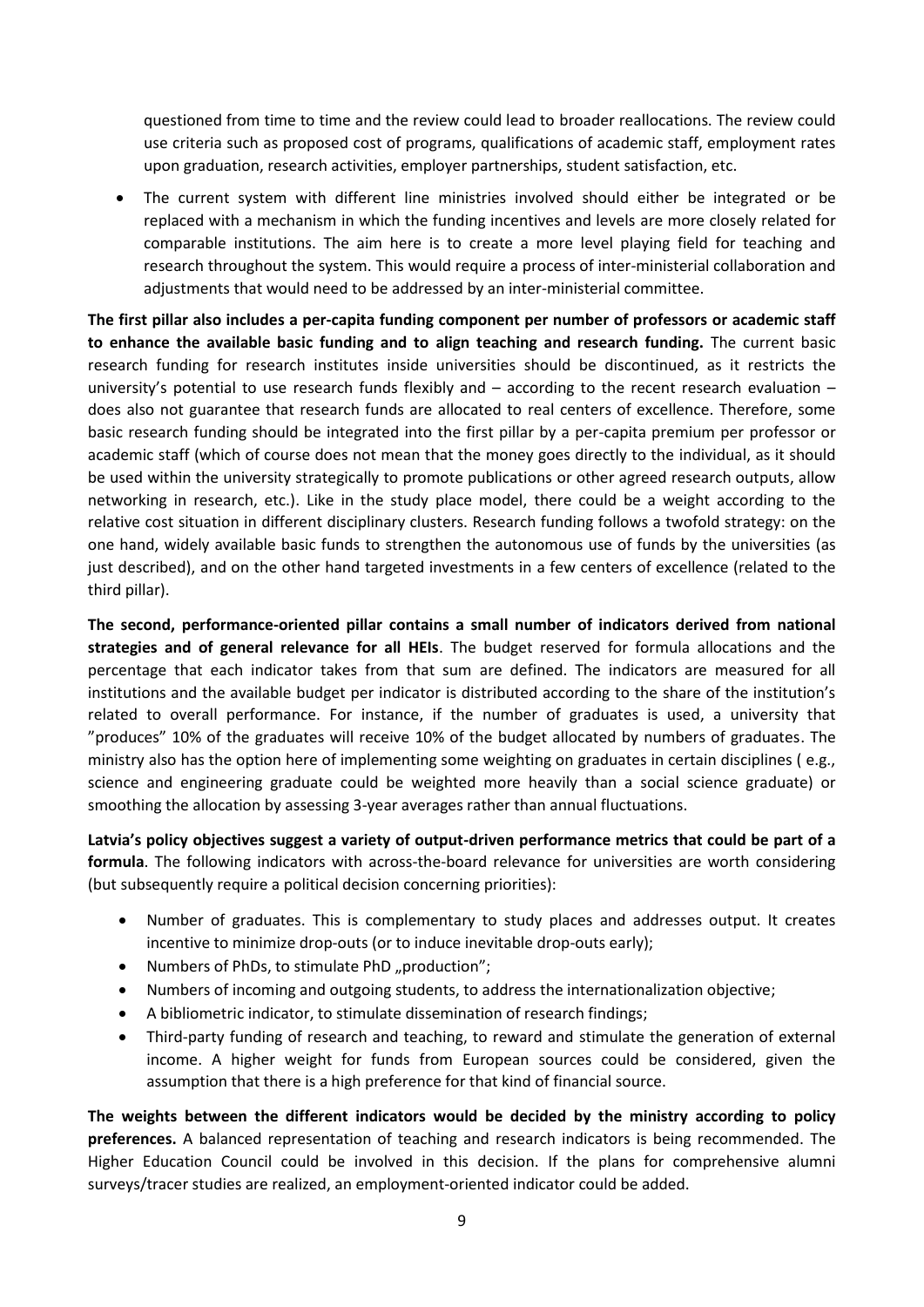**Part of the allocation under the second pillar is reserved for institutional performance indicators which are university-specific and related to the profile and strategic development of the institution**. One of the political objectives is to strengthen the profiles of HEIs in Latvia. For instance, there are some universities with a research focus, and there are others with more focus on knowledge transfer or regional engagement. Similarly, internationalization does not play the same role for every institution. This leads to a situation where specific performance criteria do not have equal importance for every institution. Innovation, smart specialization and knowledge transfer are highly relevant areas where objectives should be set and rewarded, but not in the same way for every university. If the ministry wants to promote internships in industry, this is also not of equal importance for every field and HEI. To take all this into account, the formula should contain an element with institutional performance indicators (specific for each university and agreed upon in the target agreement). The individual indicators represent major strategic objectives. An institution could have up to three specific indicators with university-specific weights. This part of the formula needs a different algorithm: as the indicators per institution differ, a formula is needed that makes the outcomes comparable and the distribution calculable. This could be done by analyzing the progress made in reaching the goals (measured by percentage of change in individual indicators and comparing the percentages between the universities).

**The third, innovation-oriented pillar provides funding for activities that contribute to the targets set in a university target or performance agreement. The targets take into account national priorities and operationalize university profiles and strategies**. The contract between the ministry and each university would be renewed every three years. This target agreement (which is different from what now exists in Latvia as a contractual arrangement) refers to national goals and the university strategy, and it defines a limited set of priorities for the universities in the coming three years. Whereas the performance-oriented (Pillar 2) component of the target agreement is focused on selecting a few relevant indicators that are specific to the institution's mission, the third pillar is assessing more broadly how the institution will contribute strategically to Latvia's higher education vision, mission, and objectives. The priorities must naturally address teaching and research, but they should also extend to all kinds of third mission and knowledge transfer activities. The target agreement also defines innovative measures to be taken to achieve these goals if there is a need for pre-funding of actions. This funding comes from a pool of money and is defined per action. The indicators to measure success regarding the priority areas are defined in the target agreement (and used in the second pillar as mentioned above). The target agreements follow a standard format discussed between ministry and universities and subsequently defined by the ministry (the final report will include a proposal for this format). National goals could also be integrated by mentioning some state priorities for actions to be taken.

**Activities aimed at the longer-term development of university profiles are rather represented in the third pillar of state funding than in the allocation of EU Structural Funds**. The current use of Structural Funds does not always reflect a secure, sustainable, long-term perspective on funding. It is, therefore, important to get long-term goals and developments into the "normal" funding model or annual operating budget. Through integration in the target agreements, there is a periodic assessment of success every three years, but a longer-term perspective for renewal is possible. Looking at current strategic goals, there is a strong emphasis on the establishment of joint doctoral schools with non-university research institutions, post doc programs and the international accreditation of study programs. These developments should become elements of the target agreements. The ministry announces that these aspects will be among the prioritized activities, and the universities then take this into account when drafting performance agreements.

**The third pillar also contains the funding of research centers of excellence, taking into account evaluation outcomes and a national strategy for research priorities.** As said above, the funding of research institutes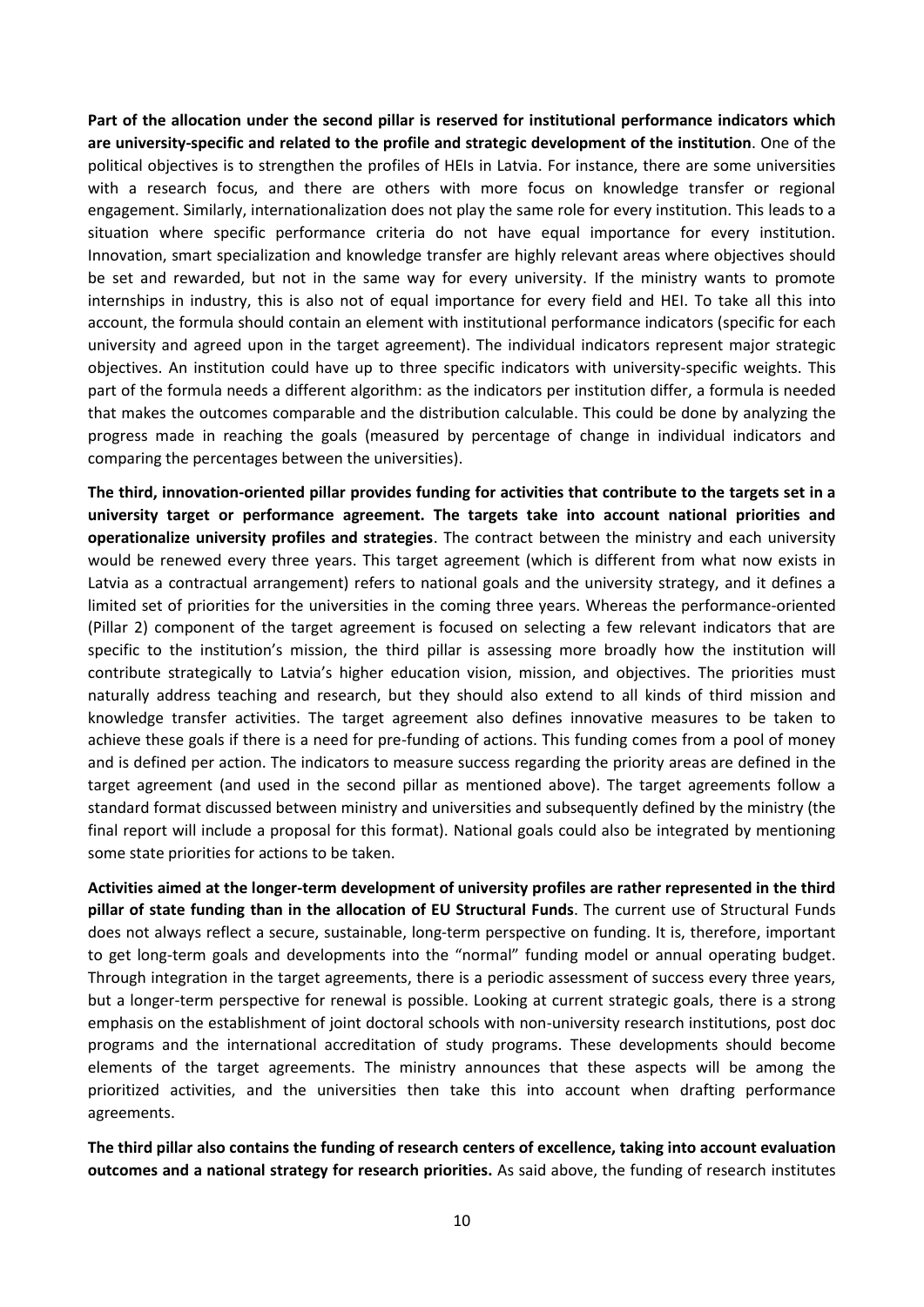is replaced by widespread per-capita-funding. This research component would be part of the university's lump sum allocation and combined with focused funding for a limited number of specific research units (i.e., centers of excellence) with the capability to generate internationally competitive research outcomes. The latter is included in the target agreement. The ministry defines the criteria for a center of excellence, the universities prepare proposals, and a peer review supports the selection process (in the first round the results of the recent research evaluation could be used). It is possible (or even promoted) to have cooperative centers by several universities or universities and research institutes.

**European Structural Funds continue to help modernize the higher education and research sector and also focus on short-term change processes and the diversification of funding sources.** A parallel debate is underway in Latvia on the appropriate use of European Structural Funds in the higher education and research sector. It is recommended that the incentives set through Structural Funds align with those in the new funding model for higher education and research, such as to stimulate quality, performance and for example attracting young research talent. As Structural Funds generally have a temporary and short-term character, these funds can particularly support important immediate changes, such as the following:

- Incentivize the generation of other income streams. Resource diversification beyond tuition fees and the EU Structural Funds is key to a sustainable financial developement of the higher education and research sector in Latvia.
- The implementation of "knowledge vouchers" (according to the Dutch system) that allow small and medium enterprises to finance cooperation with universities, thus stimulating viable universityindustry relations.
- The set up of a sector consolidation incentive program to create economies of scale and scope through voluntary strategic cooperations or mergers between programmes and/or institutions, and to create quality and critical mass by linking with societal partners (similar to the process in Denmark which was not centrally planned).

**There is no need to change the rules of financial autonomy, but more transparency would be beneficial**. By comparison, financial autonomy in Latvia is ahead of broad European developments. There is no need to change the existing regulations. But financial autonomy and transparency of funding are two sides of a coin. Universities have to publish an annual financial statement of revenues and expenditures, avoiding for instance the situation that major parts of the revenues are declared as "other". Transparency is the basis for trust in the capabilities to deal with financial autonomy. Another element of transparency is annual reports addressing progress against the target agreements.

**Decision-makers at some institutions should be encouraged to make more use of the financial autonomy they have**. To reap the benefits of financial discretion, university managers have to be highly qualified in planning, budgeting, and financial management. To ensure this, several actions are recommended: trainings and capacity-building activities in financial management are provided to clarify and illustrate the potentials of financial steering and planning, and examples of best practices (or of problems) are shared so that all institutions become aware of their opportunities and limitations, for example, by benchmarking financial strategies. The profound experiences with financial management in the higher education institutions are a good basis to implement peer learning activities.

**As a separate issue, tuition fees are likely to remain part of the Latvian higher education funding system. However, the current approach to tuition fees would need to be restructured. Instead of the dual track there could be a general cost-sharing model**. To avoid the current socially selective effects on the one hand, the number of (partially) state-subsidized study places would be enlarged (to an amount around the current total number of students). But on the other hand, as a general principle, all students have to pay a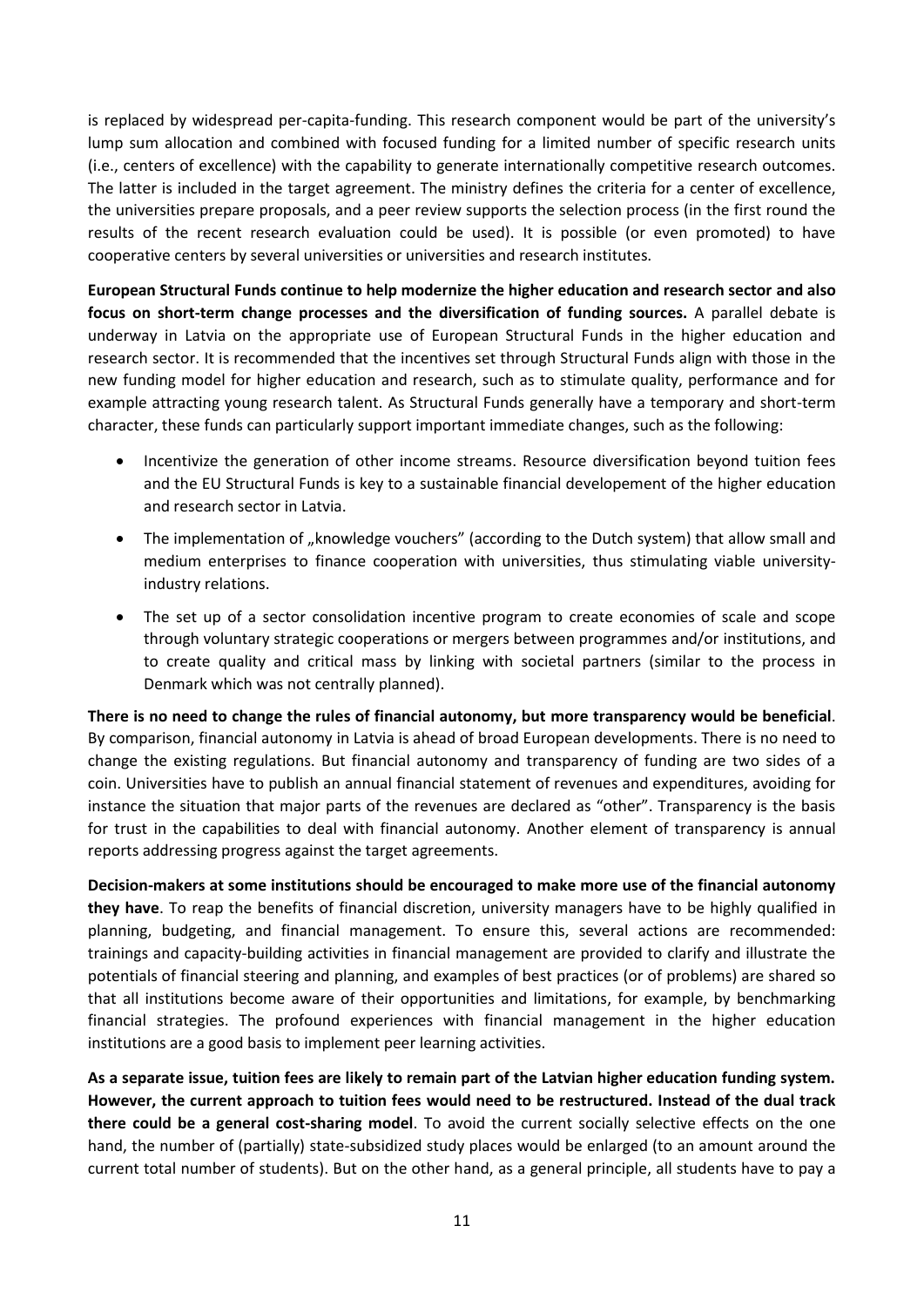share of the cost of their study place. The state could set the shares per discipline together with the numbers of study places. The shares could be differentiated according to cost or labor market perspective of the field, or according to policy preferences (for example, lower tuition fees for STEM in order to make such fields more attractive to students). This general principle secures the income stream from tuition fees and reduces social selection (in combination with the following recommendations on student funding).

**Means-tested or needs-based financial aid can widen access and address equity concerns**. The current practice of having scholarships fund only the very best students would be discontinued, and merit-based considerations become a second-order criterion. Students from disadvantaged social backgrounds/low income families would be eligible for a scholarship to refinance the private cost share. The continuation of such a scholarship would be decided every year based on the performance of the student (e.g., completion of modules/ECTS or grant turns into a loan). Needs-based elements require a mechanism to determine the financial need of students, which could be established in cooperation with the Ministry of Welfare. Parttime students would also be eligible for need-based scholarships. The scholarships would primarily cover tuition fees, but students in need could also apply them to cover living expenses, if the pool of funds allows for it.

**Student loans are made available to everyone by introducing a general state guarantee**. The private guarantor for student loans is replaced by a state guarantee. So everyone (all full- or part-time students) is able to get a student loan. The state could introduce a merit-based element: If a student belongs to the X% best graduates, a certain part of the debt is remitted. Student loans can be partially related to tuition costs as well as to the cost of living. Both scholarships and loans would ideally be administered by a central authority to guarantee students in different programs and institutions have equal opportunities and transparency in the system to underpin their study choices.

**The funding model should not be regarded as an isolated instrument; it needs to be part of a more comprehensive steering model. It is important to set favorable framework conditions by complementary reforms in other areas**. The effects of a funding model result from its interaction with other elements of higher education planning and steering. Several favorable conditions would maximize the effectiveness of the new model; listed below are a few:

- A strategy on national research priorities and focused strategic plans of the higher education institutions;
- A valid and trusted national data base to track key indicators. Synergies with existing data sets should be realized. For instance, it could be interesting to take the development of the U-Multirank dataset into account, where indicators for the individual objectives in target agreements could be found;
- Information to inform student study choices. Again, the comprehensive data system provided by U-Multirank, including data from student surveys, could help students to compare different study options. An additional initiative providing important data is the establishment of an alumni database and information about labor market perspectives collected from alumni;
- A robust quality assurance process, the outcomes of which should inform the system, institutions, students, and parents in an objective way;
- A reasonably level of inter-ministerial coordination to create transparency and consistency in funding incentives, methods, and levels when multiple ministries are involved in higher education funding;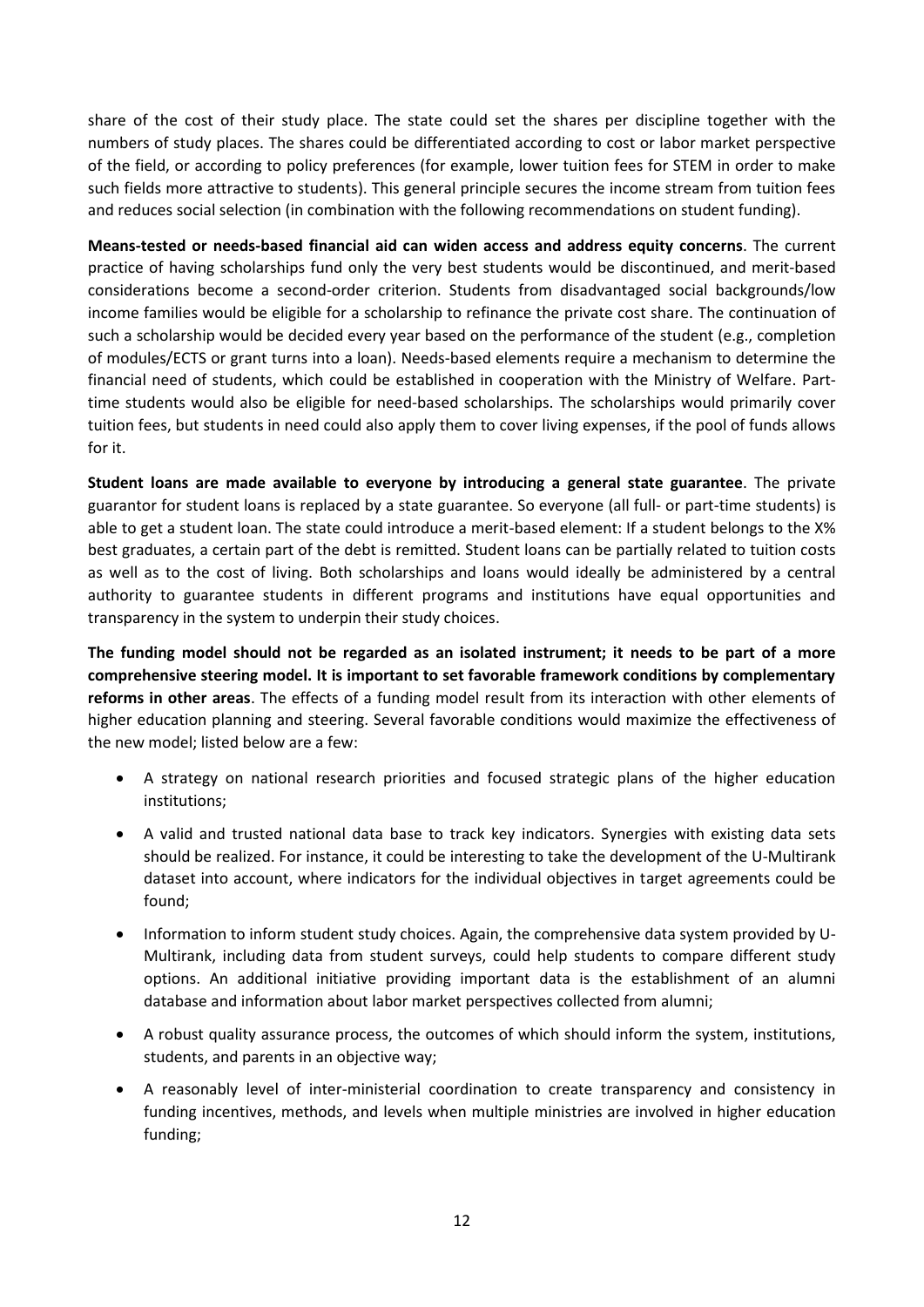• Similar funding mechanisms ought to apply for teaching and research throughout colleges, universities, and research institutes to foster one singular (yet diverse) higher education and research system. The drivers behind each sector's allocation can reflect the primary activity area or emphasis for those institutions. As such, universities would have a stronger alignment of funding mechanisms for teaching and research, whereas colleges would be predominantly funded for teaching and research institutes for research.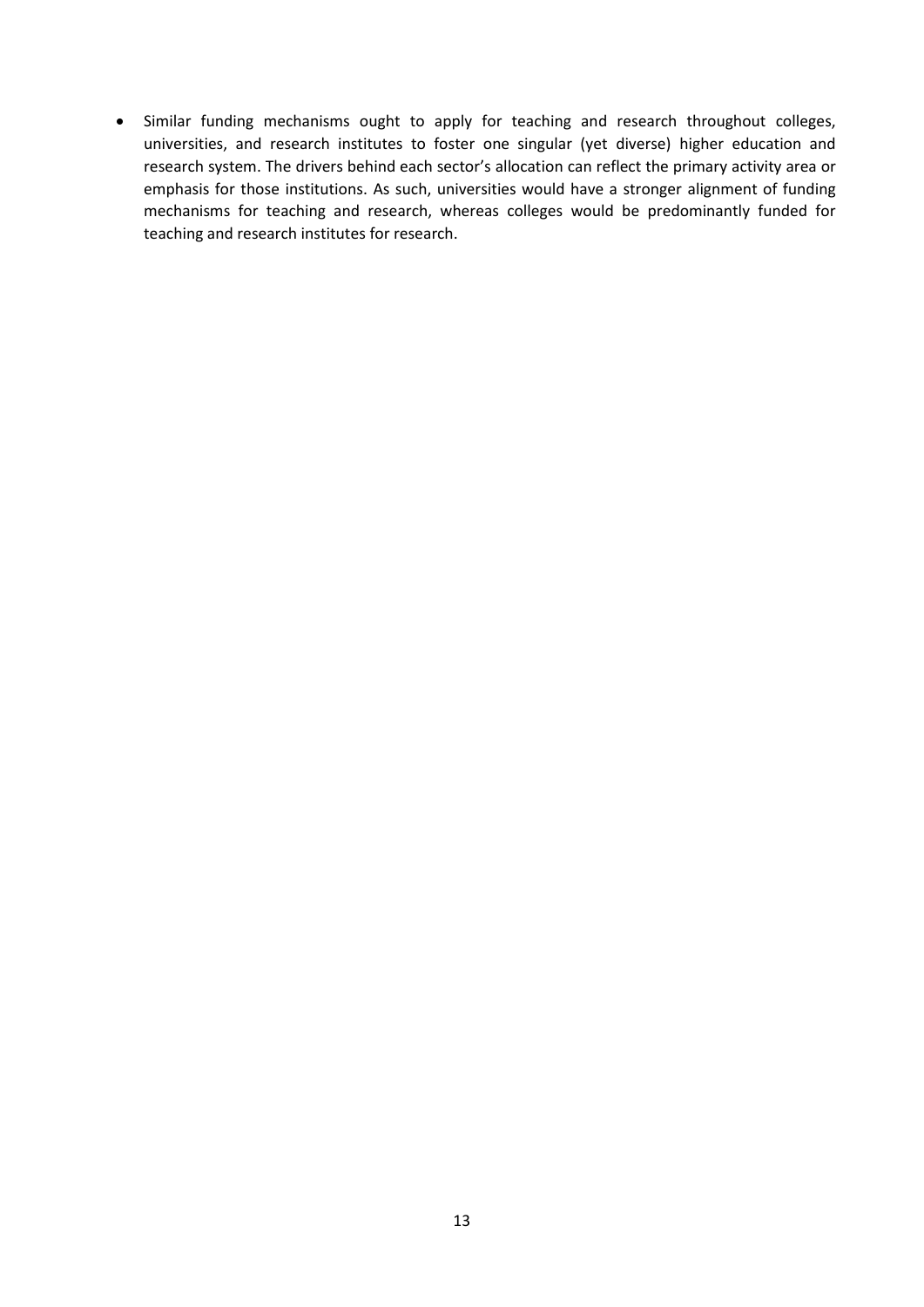# V. Scenarios for a New Funding Model for Latvian HEIs

This section briefly presents three scenarios in which a new funding model for Latvian higher education could operate. The three scenarios are related to the extent to which the whole system can attract more funding from the state and, to a lesser extent, from private entities. This results in three scenarios which will be called:

- A. Develop the knowledge society model
- B. Limited expansion model
- C. Optimizing scarcity model

For each scenario, a brief table is provided to clarify the components of the funding model described in the previous section that should be prioritized for implementation, and those aspects that would likely need to be postponed until sufficient funding was available to introduce them. In other words, the components "introduced when possible" should not be forgotten but would likely be postponed until enough funding was available to support their implementation. Additionally, the final row in each table briefly describes other options or alternatives to consider.

# **A: Develop the knowledge society model**

The basic assumption in this scenario is that the government will have the opportunity and willingness to substantially increase its investment in higher education as originally envisaged. This would provide the system with a resource level that can support the various incentive mechanisms of the three pillar model.

| <b>Components Included</b>                                                                                | <b>Components Introduced When</b>  |  |
|-----------------------------------------------------------------------------------------------------------|------------------------------------|--|
|                                                                                                           | <b>Future Funding Levels Allow</b> |  |
| • Revised study place model (pillar 1)                                                                    | • Not applicable                   |  |
| • Basic research funding per faculty member (pillar 1)                                                    |                                    |  |
| • Universal indicator-based funding formula (pillar 2)                                                    |                                    |  |
| • University-specific indicator funding (pillar 2)                                                        |                                    |  |
| • Performance/target agreements negotiated by                                                             |                                    |  |
| MoES and each institution that cover both T&L                                                             |                                    |  |
| initiatives and research/Centers of Excellence (pillar                                                    |                                    |  |
| 3)                                                                                                        |                                    |  |
| • Provide financial management training and support                                                       |                                    |  |
| for institutional management to maximize                                                                  |                                    |  |
| autonomy                                                                                                  |                                    |  |
| • Transitional use of Structural Funds (e.g.,                                                             |                                    |  |
| consolidation)                                                                                            |                                    |  |
| • Some reliance on tuition fees in a cost-sharing                                                         |                                    |  |
| approach                                                                                                  |                                    |  |
| • Need-based student aid (with merit component), as                                                       |                                    |  |
| tuition fee waiver plus support of living costs                                                           |                                    |  |
| • Enhanced student loan program with state as                                                             |                                    |  |
| guarantor                                                                                                 |                                    |  |
|                                                                                                           |                                    |  |
| Additional Options or Alternatives for Consideration                                                      |                                    |  |
| • Establish tuition levels to complement the amount of public funding for the sector (e.g., higher public |                                    |  |
| funding could allow lower tuition fees)                                                                   |                                    |  |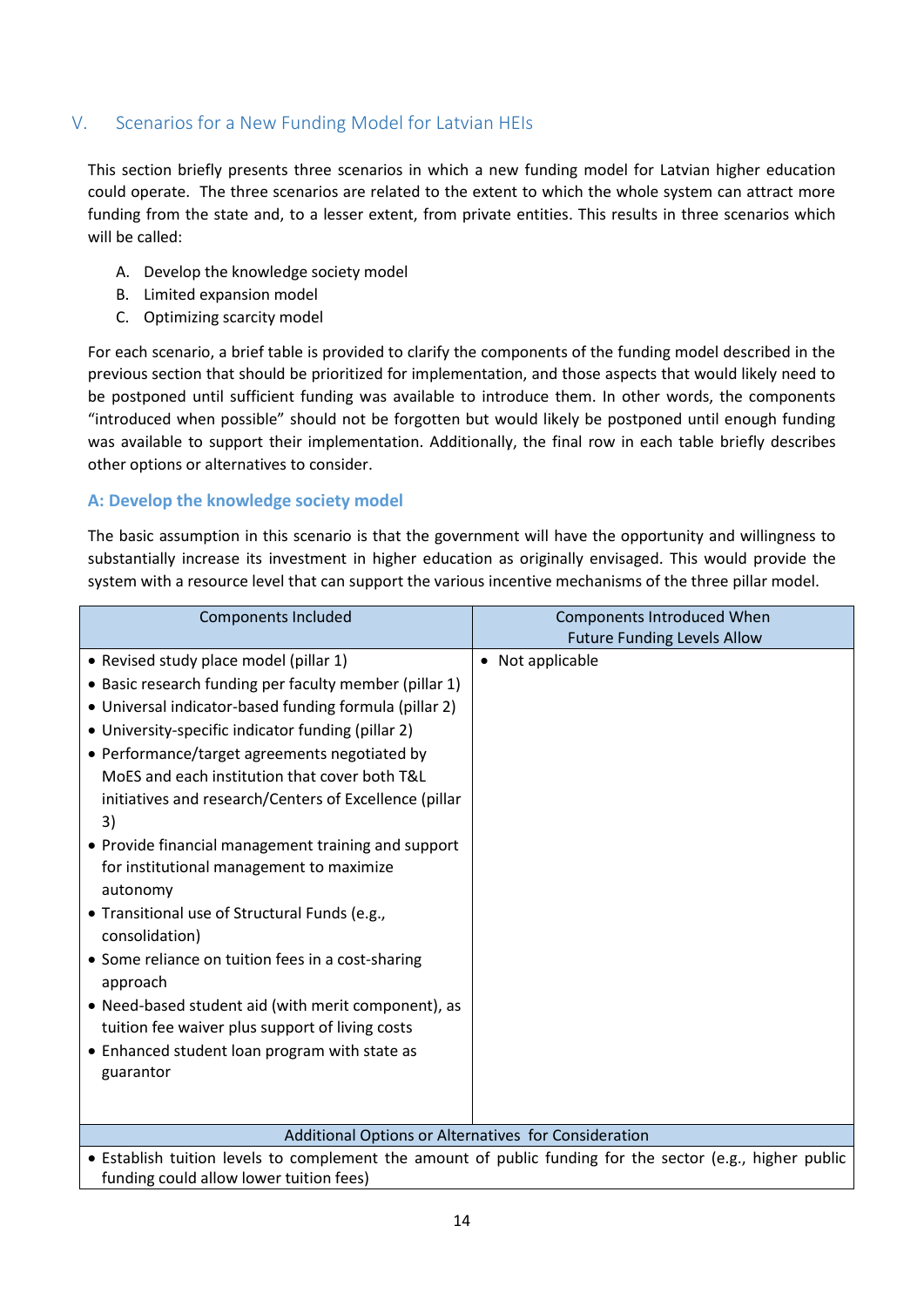"Innovation fund" for internationally competitive research in collaboration between higher education and/or research institutes, industry and international research organizations as a specific, separate part of the third pillar

For Latvia to transition to this or any reformed funding model, the MoES will have to prioritize and sequence initiatives based on significant sector consultation to ensure institutions and individuals are adequately prepared for the change.

## **B: Limited expansion model**

In this second scenario, the amount of public funding enables limited investment increases in higher education. The main difference is that the system will not likely have enough funding to support fully the components in pillar 2 or pillar 3. In order to make better progress towards Latvia's higher education policy objectives, this scenario emphasizes the performance/target agreements for each institution as a way to agree on the expected contributions of each institution in exchange for the funding received from the state. It also integrates some needs-based elements of student funding.

| <b>Components Included</b>                                                                                                                                                                                  | <b>Components Introduced When</b>                                                              |  |
|-------------------------------------------------------------------------------------------------------------------------------------------------------------------------------------------------------------|------------------------------------------------------------------------------------------------|--|
|                                                                                                                                                                                                             | <b>Future Funding Levels Allow</b>                                                             |  |
| • Revised study place model (pillar 1)                                                                                                                                                                      | • Basic research funding per faculty member (pillar 1)                                         |  |
| • Performance/target agreements negotiated by                                                                                                                                                               | • Universal indicator-based funding formula (pillar 2)                                         |  |
| MoES and each institution                                                                                                                                                                                   | • University-specific indicator funding (pillar 2)                                             |  |
| • Continued financial autonomy and support for                                                                                                                                                              | • Funding to cover both T&L initiatives and research                                           |  |
| institutions                                                                                                                                                                                                | centers of excellence (pillar 3)                                                               |  |
| • Transitional use of structural funds (e.g.,                                                                                                                                                               |                                                                                                |  |
| consolidation)                                                                                                                                                                                              |                                                                                                |  |
| • Increased reliance on tuition fees                                                                                                                                                                        |                                                                                                |  |
| • Need-based student aid but only as fee waiver                                                                                                                                                             |                                                                                                |  |
| • Provide financial management training and                                                                                                                                                                 |                                                                                                |  |
| support for institutional management to                                                                                                                                                                     |                                                                                                |  |
| maximize autonomy                                                                                                                                                                                           |                                                                                                |  |
| • Modified student loan program                                                                                                                                                                             |                                                                                                |  |
| • Limited teaching innovation fund provides start-                                                                                                                                                          |                                                                                                |  |
| up capital for promising new programs with                                                                                                                                                                  |                                                                                                |  |
| enough resources to seed about x initiatives per                                                                                                                                                            |                                                                                                |  |
| year under the assumption that y programs will                                                                                                                                                              |                                                                                                |  |
| be sunset (this would occur on a larger scale                                                                                                                                                               |                                                                                                |  |
| under pillar 3 in scenario A)                                                                                                                                                                               |                                                                                                |  |
| Additional Options or Alternatives for Consideration                                                                                                                                                        |                                                                                                |  |
| With the higher private cost-share (i.e., tuition), a portion of those additional funds (e.g., 20%) must be<br>$\bullet$                                                                                    |                                                                                                |  |
|                                                                                                                                                                                                             | immediately reallocated as need-based aid to support students unable to afford the tuition fee |  |
| Relative funding model based on the numbers of new entrants, students, graduates, PhD's according to<br>2 different funding tariffe (cocial sciences, science 8, engineering medical pregrams) and relative |                                                                                                |  |

- 3 different funding tariffs (social sciences, science & engineering, medical programs) and relative success in attracting 3rd-party funding
- Repurpose EU Funds into an 'Innovation Fund'